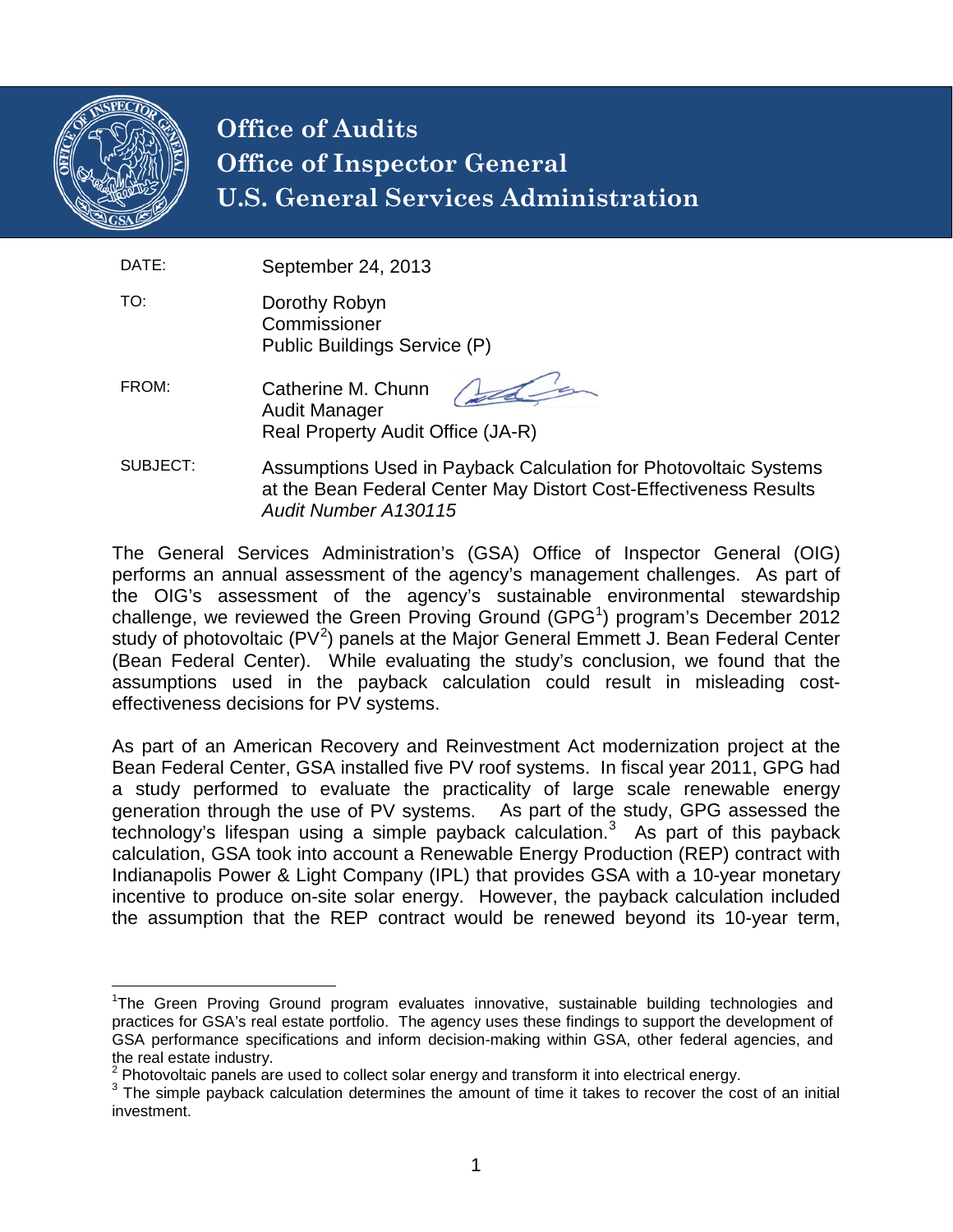calculating a 19-year payback period.<sup>[4](#page-1-0)</sup> At the time, GPG considered this to be the most reasonable and likely scenario.

During our evaluation, we found that IPL discontinued its REP program, effective March 30, 2013. Although IPL agreed to honor its existing contract with GSA through the remaining term, there is a high risk that the initial investment may not be recovered without the REP's monetary incentive continuing beyond the initial 10-year term.

The study's assumption that the incentive would continue beyond the contract term resulted in a misleading conclusion regarding the cost-effectiveness of PV systems installed at the Bean Federal Center. Further, since GSA prioritizes and selects construction projects based on return on investment, estimated energy savings per dollar invested, and anticipated reductions to greenhouse gas emissions, the study's results may impact the selection of future projects. It is important to note that the GPG issued guidance on the implementation of PV systems, stating that IPL's incentive was essential to making the PV system cost-effective, in the example of the Bean Federal Center PV study.

## Management Comments

PBS agrees with the specifics of the memorandum and is aware of the risk that the initial investment may not be recovered without the REP's monetary incentive continuing beyond the initial 10-year term.

PBS is fully cognizant of the study's assumption and will ensure the study's assumptions and results do not impact the selection of future projects. PBS further explained that, under the existing RATE REP, GSA is selling its Solar Renewable Energy Credits (SRECs) to IPL for a 10-year term. While GSA cannot predict IPL's interest in purchasing SRECs after the expired 10-year period, GSA is not limited to selling its SRECs to that specific company or to just the Indiana market. In Illinois for example, SREC transactions can cross state lines to include adjoining states such as Indiana plus the entire service territories of the two Regional Transmission Organizations (RTO). One of the RTOs extends to the Mid-Atlantic states on the east coast, the other extends from Manitoba, Canada to Louisiana and parts of Texas. GSA has already taken advantage of the ability to sell out-of-state SRECs by selling SRECs produced in Maryland and Pennsylvania for RTO markets.

Lastly, PBS stated that SREC prices are determined by market forces, many of which are state-specific, and change over time. PBS noted that it is difficult to estimate the value of the SRECs 10 years in the future, but the value GSA is currently receiving under RATE REP is a point in time, location specific value. Per PBS, even if the accuracy of long term projections of the value of the SRECs has a wide margin of error,

<span id="page-1-0"></span> $<sup>4</sup>$  The study stated that the payback period would be 19 years. During our review, the study's team found</sup> an error in the calculation leading to a revised payback period of 17.4 years. This revised payback period still includes the assumption that the REP incentive extends beyond the 10-year term.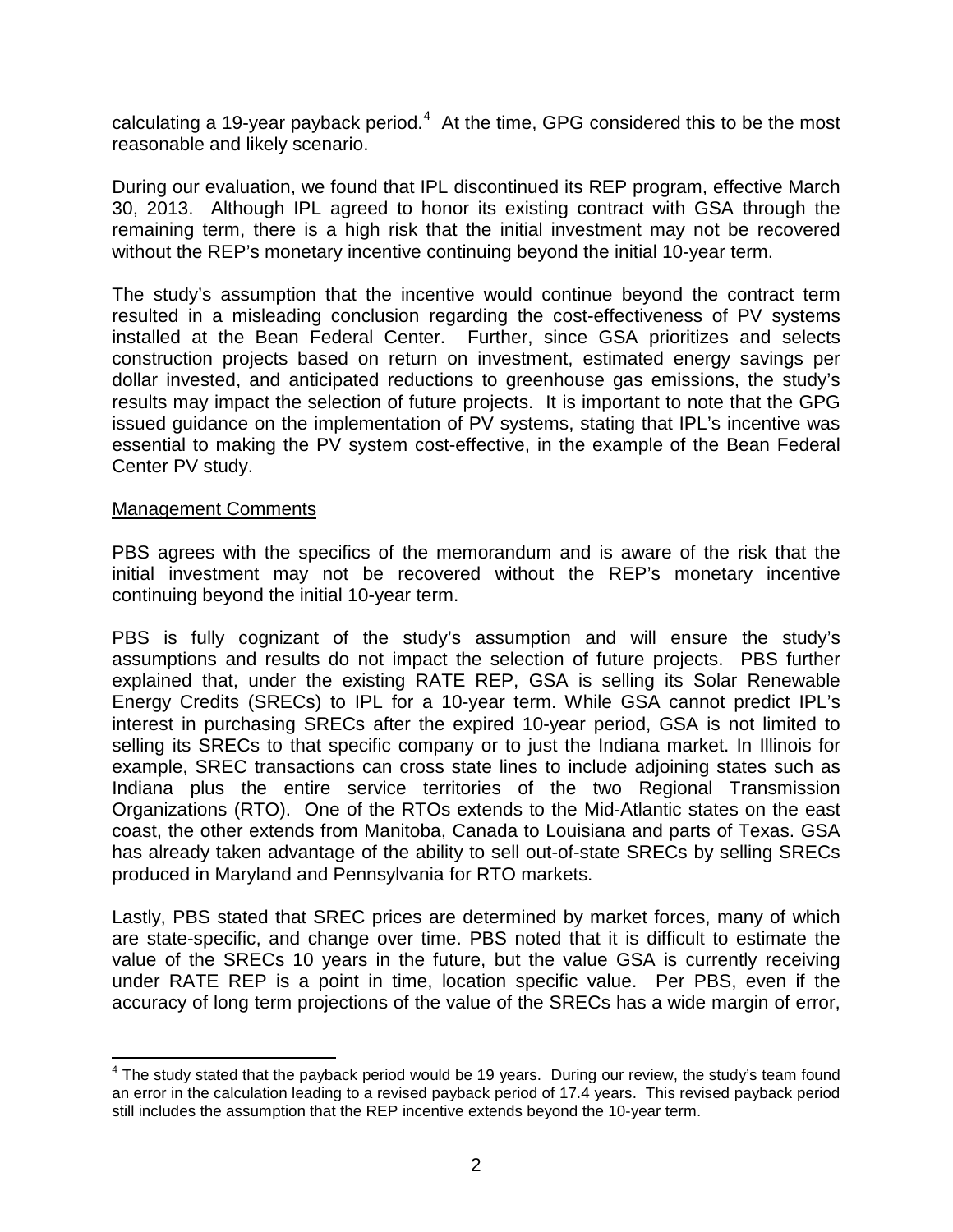SRECs will have a significant impact on the economic viability of large photovoltaic projects.

If you have any questions regarding this audit memorandum, please contact any member of the audit team at the following:

| Catherine Chunn | <b>Audit Manager</b> | catherine.chunn@gsaig.gov                  | 202-273-7292 |
|-----------------|----------------------|--------------------------------------------|--------------|
| Gregory Kepner  |                      | Auditor-In-Charge gregory.kepner@gsaig.gov | 202-273-4999 |

I would like to thank you and your staff for your assistance.